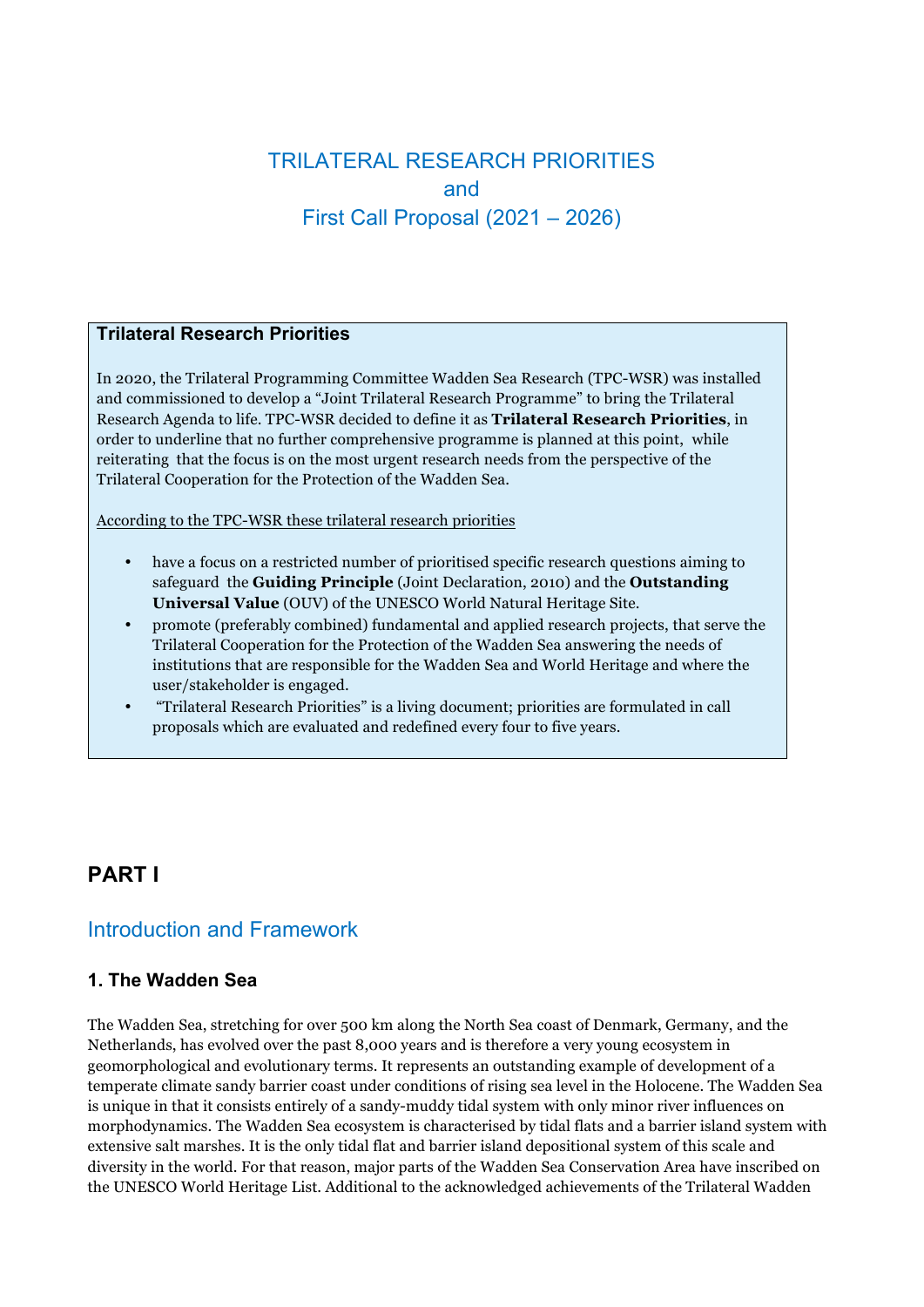Sea Cooperation over 40 years on protection, management, authenticity and integrity of properties, the Wadden Sea meets three out of UNESCO's ten selection criteria to be inscribed on the list: Geological processes (Criterion viii); Ecological and biological processes (Criterion ix) and Biodiversity (Criterion x).

The Wadden Sea is extremely rich in environmental gradients and transitional zones, offering many different (micro) habitats that form the basis for ecological specialisation under extreme conditions. The ecosystem is characterised by enormously productive marine biota and linkages far beyond its narrow geographical boundaries. Its tidal flats account for 60 % of all tidal areas in Europe and North Africa. The tidal flats and the salt marshes form the largest coherent habitat of this type in Europe and constitute an essential element to the Wadden Sea ecosystem, which is a biologically highly productive ecosystem of great natural, scientific, economic and social importance. The rich and diverse habitats are important for many species of migratory birds. A severe deterioration of the Wadden Sea would imply a biodiversity loss on a worldwide scale. Due to its unique morphology, sea level rise will be an important factor for the entire ecosystem and direct or indirect consequences of climate change has been discovered as key issues with the need of further elaboration.

The Wadden Sea Region is an area where many people live, work and enjoy recreation. About 3.7 million people live along the Wadden Sea coast, and some 75,000 live inside the Wadden Sea Area. Over the last 2500 years, large wetland areas have been converted from bogs and pastures into arable land behind dikes, which has led to a common maritime culture. More recently, the islands and to a lesser extent also the mainland coast, developed into a recreational region with a considerable number of visitors. The Wadden Sea Region is economically very heterogeneous characterised by strong regional differences. These locational aspects interact with sectoral dynamics in tourism, agriculture, maritime industries, and external trends, as well as with employment, education, and population development. An economically sustainable Wadden Sea Region has to make use of local and regional assets, services, and products embedded in attractive, healthy ecosystems. Several of the services originally provided by the Wadden Sea Region (e.g., food, water quality, coastal protection, recreation) are in transition and many economic opportunities for coastal people have been lost. The rural areas are suffering from population decline and aging due to selective out-migration of especially young people moving to urban areas with institutes of higher education. Global warming, relative sea level rise, economic transitions and demographic change will have important consequences for the heterogeneity in economic and societal outcomes in the Wadden Sea Region. To mitigate this, new innovative economic activities, must be developed where the users/stakeholders are actively involved where balancing urgent natural, societal and economic needs is central to the activities. This requires adequate governmental structures and institutions to mobilise the economic assets in combination with adequate skills for the stock of human and social capital. The Wadden Sea Region can only be understood and properly valued by acknowledging the long-standing, and still on-going, close interaction between nature and humans. The Trilateral Wadden Sea Plan (2010) acknowledges this by stating that sustainable human use will continue and have to be continuously balanced in a harmonious relationship between the needs of society and ecological integrity.

### **2. The Trilateral Research Agenda**

The Trilateral Ministers meetings in 2010 and 2014 between the Netherlands, Germany and Denmark were followed by intergovernmental conferences, which took the initiative to develop a common research agenda for the Wadden Sea Region. At the Trilateral Governmental Conference in Leeuwarden (May 2018) the Ministers confirmed the initiative, and instructed the Wadden Sea Board "to continue to strengthen its cooperation with the scientific community by installing a trilateral programming committee in order to establish a joint programme on research issues relevant to the Wadden Sea World Heritage, taking into account the Trilateral Research Agenda (TRA) and instruct the Wadden Sea Board to encourage the scientific community to develop a trilateral research platform and to promote pilot studies on nature restoration". The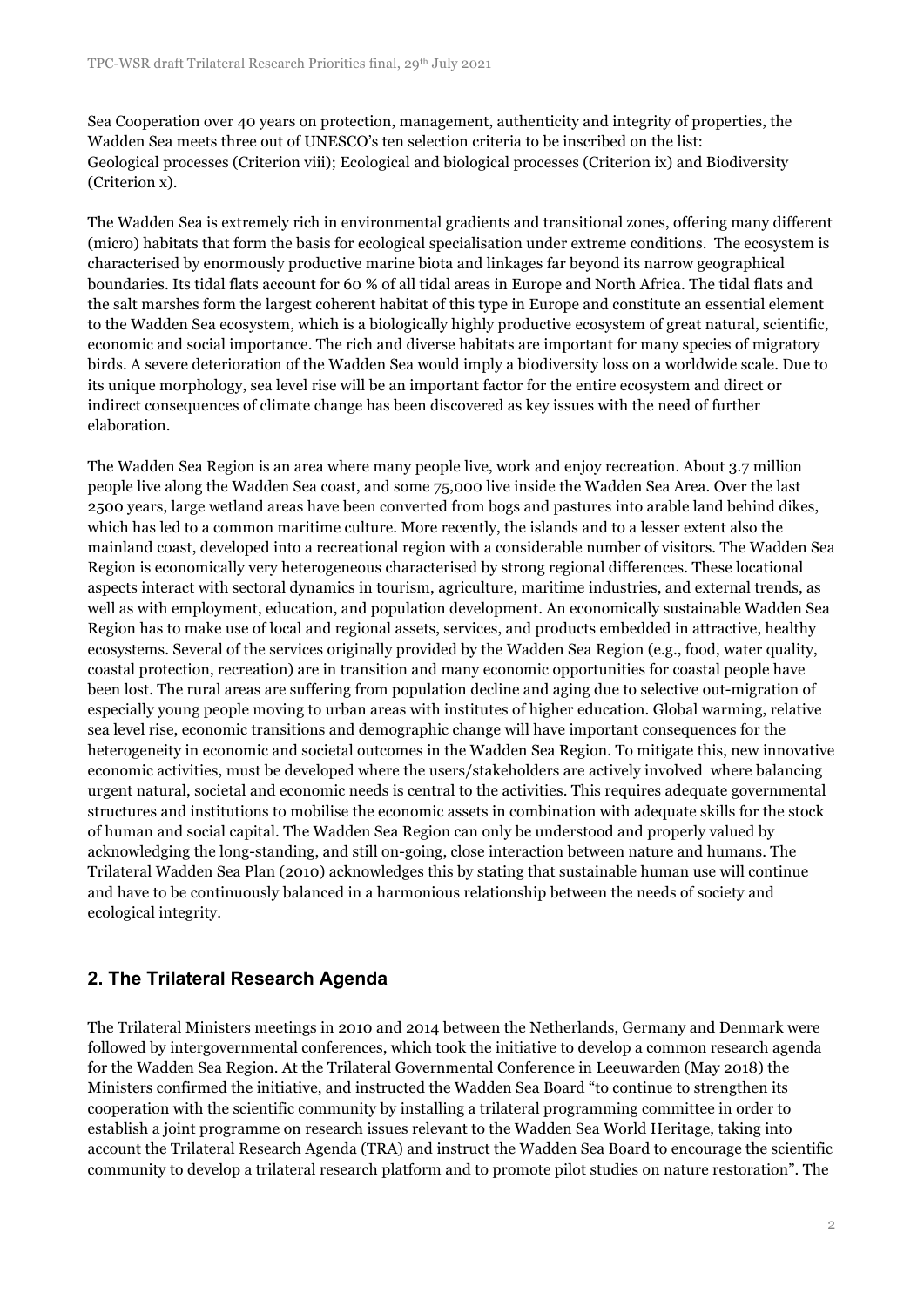three countries have been actively collaborating on management, monitoring, and protection of the Wadden Sea for 40 years, with the aim of achieving, as far as possible, a natural and sustainable ecosystem in which natural processes can take place undisturbed. The TRA, developed by the joint scientific community from Denmark, Germany, and the Netherlands in 2018, covers the entire Wadden Sea Region and should create a basis for safeguarding the '**Guiding Principle**' of the Trilateral Wadden Sea Cooperation and the **'Outstanding Universal Value'** (OUV) of the World Heritage. The **purpose of the agenda is to stimulate state-of-the art research relevant for maintaining natural and cultural values**, and to develop a shared knowledge base, which would help authorities and local communities to find a sustainable course for protecting and/or improving natural habitats and societal developments in the face of climate change and the interaction between humans and nature.

The Trilateral Programming Committee Wadden Sea Research (TPC-WSR) aims with the **Trilateral Research Priorities** to initiate the cooperation by implementing a specific selection process leading to a **Common Joint Call** for research projects in the period 2021-2026. For the implementation of the **Trilateral Research Priorities**, periodic call proposals will be issued with the aim of identifying projects with the potential of answering leading questions for the trilateral cooperation. The period will be set from four to five years. This procedure will allow research sectors not considered in a recent call to potentially apply in a future round and should also guarantee that the **Trilateral Research Priorities** will not be misunderstood as a constant. The TPC-WSR has determined the research areas within the general framework developed in the TRA, while meeting the highest priority for policies being relevant to the Wadden Sea World Heritage. To make the TRA operational, concrete areas of research are selected and prioritised along clear criteria in a transparent process. The TPC-WSR asks in call proposals for applications in line with the three main interdisciplinary challenges and four thematic lines formulated on basis of the TRA as a starting point (see below). Applications must be relevant for the development of a shared knowledge base, which would help authorities and local communities to find a sustainable course for protecting and/or improving natural habitats and societal developments within the Wadden Sea World Heritage region.

The resulting **Trilateral Research Priorities** shall use existing and well-tested modalities and processes that are regularly being implemented in European trans-national science funding programmes such as European Research Area Nets (ERA-nets), joint calls by Joint Programming Initiatives (JPI's) and others. Within these programmes, applicants are usually required to assemble international consortia which include at least 2 countries. The involved countries fund their own scientists and research activities undertaken by their national research organisations. In other words, each international consortium receives funding from the countries involved. Scientists as well as science funders are very well-acquainted with this model, also known as the 'virtual common pot' model of international science funding. The application of such a strategy should be in line with the default procedures by the targeted funding agencies. The call proposal will be an open competition of applications for the selected three main interdisciplinary challenges and thematic lines of research, submitted, ideally, by trilateral consortia which will initially be evaluated and prioritised by the TPC-WSR on the basis of an external scientific evaluation. Consortia must include at least one public, semipublic, and/or private active partner. In the application process, it must be credibly demonstrated why and how the user needs the required research results and how these should then be put into practice.

The TPC-WSR will only prioritise projects that aim to safeguard the **Guiding Principle** (Joint Declaration, 2010) and the **Outstanding Universal Value** (OUV) of the UNESCO World Natural Heritage Site. TPC-WSR promotes (preferably combined) fundamental and applied research projects, that serve the Trilateral Cooperation for the Protection of the Wadden Sea answering the needs of institutions that are responsible for the Wadden Sea and World Heritage Designation and where the user/stakeholder is engaged.

The call proposal prioritises challenges of the TRA identified as those with highest priority for policy. Three major, broadly inter-disciplinary, challenges for the future have been identified by the research community. All of them are complex by nature and call for multi-, inter- and transdisciplinary approaches. Evidently, answers to those challenges require a sound disciplinary basis, as well as continued monitoring of relevant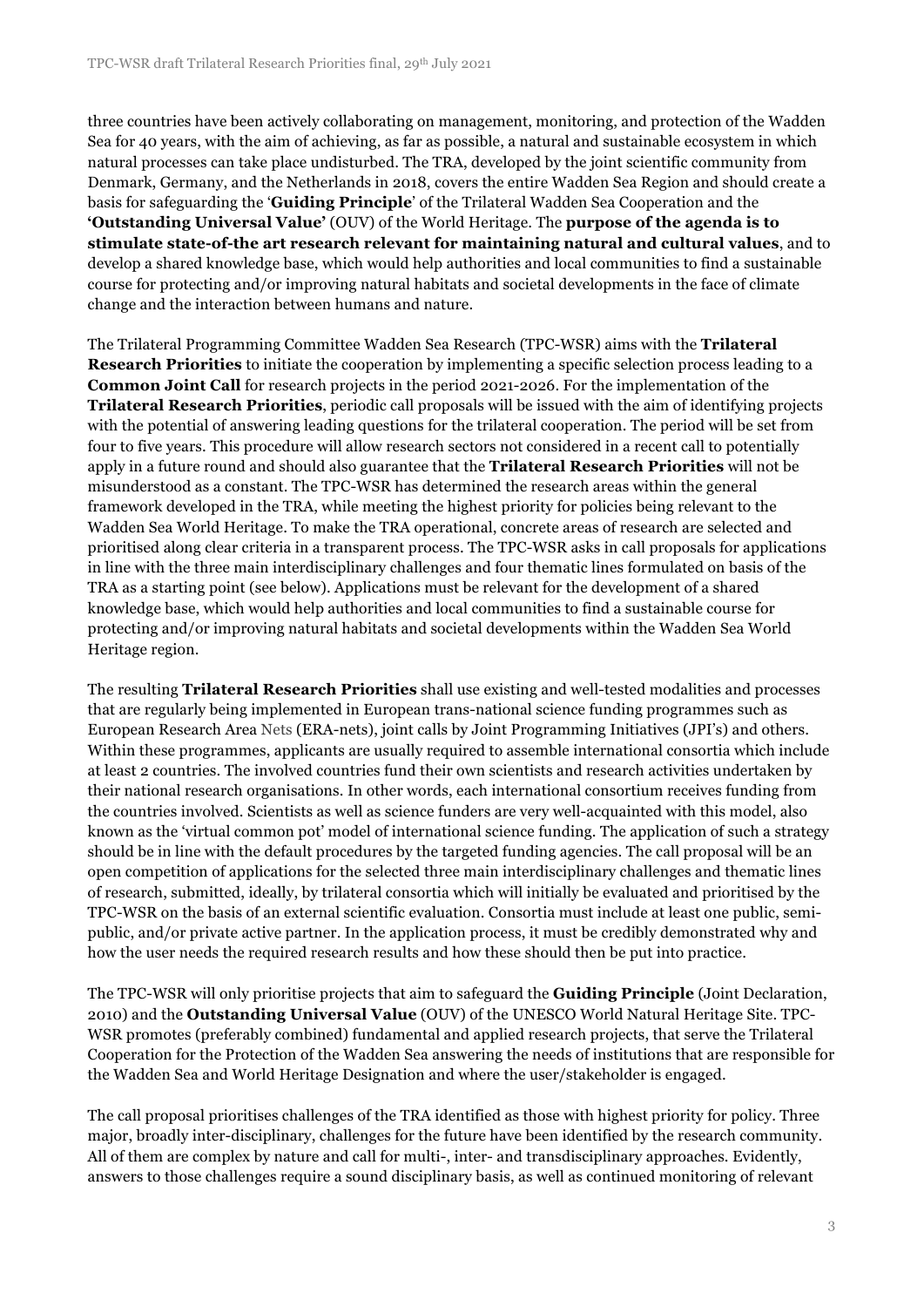natural and socio-economic variables. The TRA gives a comprehensive overall picture on three common future challenges and opportunities:

- 1. The Wadden Sea Region as living lab for human-nature interactions.
- 2. The Wadden Sea Region coping with climate change and relative sea level rise.
- 3. The Wadden Sea Region as a sustainable maritime region.

Against this background, multidisciplinary research approaches, in due consideration of the Wadden Sea World Heritage conservation responsibility with its socio-ecological connectivity into the world, are in demand. In order to achieve an operational call, original formulations from the TRA have been chosen as basis and starting point.

The original thematic lines lined out in the TRA are:

- Climate, water, sediment and subsurface
- Ecology, biodiversity and spatial processes
- Cultural heritage, identity and history
- Economy, society and sustainable development

In order to narrow down these thematic lines to specific areas of research and finally to concrete projects, the TPC-WSR has defined a criteria-based procedure that is appropriate for selecting, from the multitude of potential applications, those with highest priority and urgency for the preservation and development of the UNESCO Wadden Sea World Heritage (see Part II).

Within the TRA it is noted that this approach has a precedent in the successful bilateral German-Dutch Wadden Sea call 'bio-risks' and 'geo-risks' in which Dutch Research Council (NWO) and Bundesministerium für Bildung und Forschung, German Federal Ministry of Education and Research (BMBF) cooperated. An international audit committee evaluated this research programme and characterised it as a game changer within Wadden Sea research.

## **PART II**

## First Call Proposal (2022 – 2026)

#### **1. Suggested procedure**

The first call proposal prioritises three main interdisciplinary challenges of the TRA identified as those with highest priority for policy. The TRA gives a comprehensive overall picture on three common future challenges and opportunities. Against this background, multidisciplinary research approaches, in due consideration of the Wadden Sea World Heritage conservation responsibility with its socio-ecological connectivity into the world, are in demand.

Examples of potentially relevant research topics are:

 $\triangleright$  The Wadden Sea is increasingly affected by global pressures such as warmer temperatures, a rising sea level, and high numbers of species introductions, but also by ongoing regional human impacts. Of particular importance are the interactions between these factors and their cumulative effects on ecosystem and social processes and corresponding transitions. For example, higher temperatures favour bio invasions with consequences on food-chains, species interactions (predation, parasite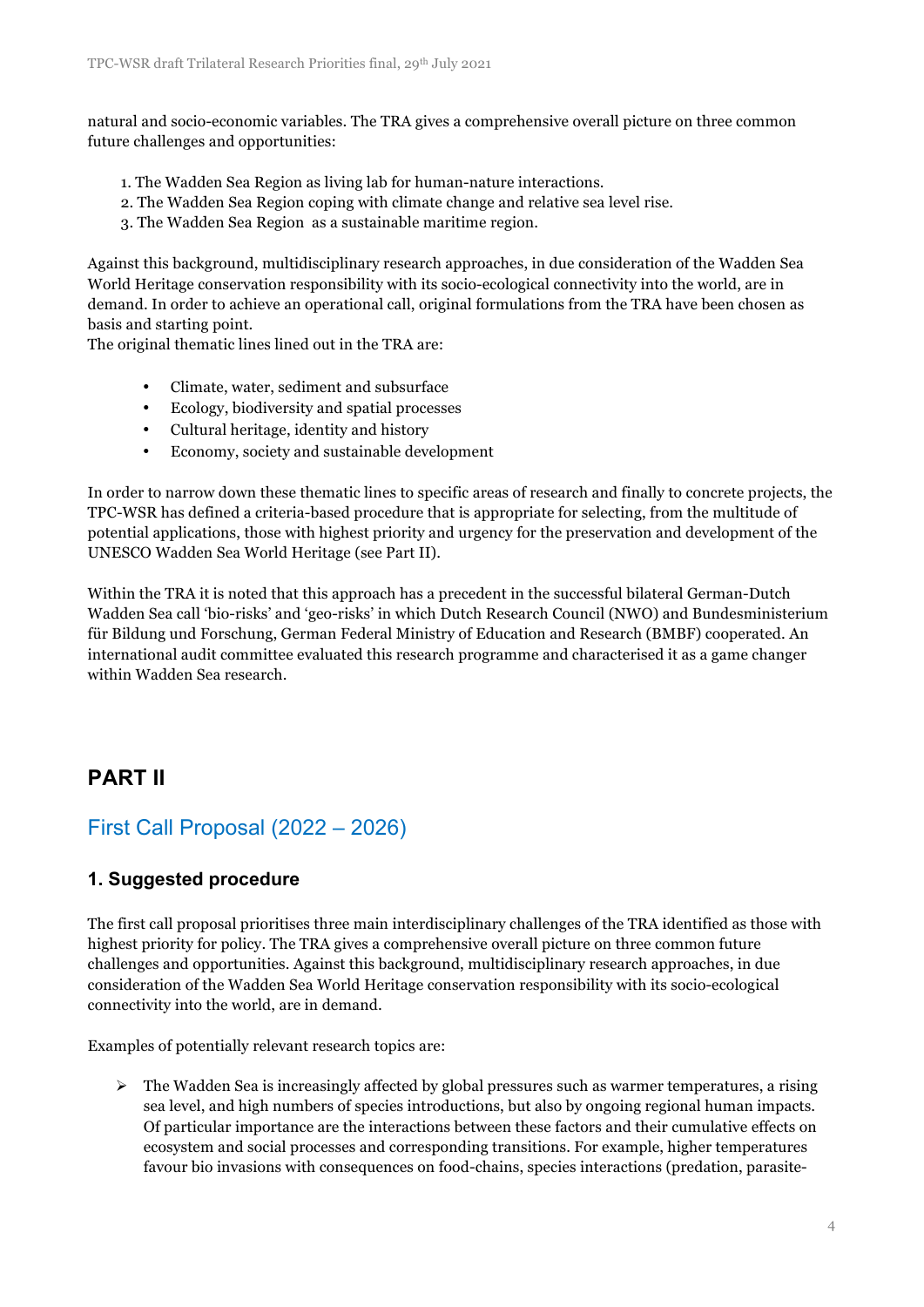host relationships) and ecosystem functioning, but also affect regional fishery and tourism. Higher water levels and increased coastal protection measures have a strong impact on transition zones and their habitats such as seagrass beds, salt marshes, and beaches and dunes, including their associated communities (e.g. fish, birds, and plants), but also cause changes in the benefits for the local population and their perception and use of the environment.

- $\triangleright$  Research projects with the aim of achieving a better understanding of the sediment/geomorphological response of the Wadden Sea to the expected future rising sea level i.e. how the Wadden Sea sediment system reacts in terms of spatial distribution and path ways of sand and mud, sediment budget and morphologic changes, natural upward growth of tidal flats and salt marshes. It is of special interest in this context, to investigate the reaction of the ebb tidal deltas, as they are vital for the coastal stability of the Wadden Sea islands.
- $\triangleright$  The Wadden Sea Region provides a suite of ecosystem services, including food provisioning, energy production, harbour facilities and enjoyment of nature attractions for millions of visitors. The Wadden Sea Region has entered a phase of major transition owing to a complex interplay between processes such as climate change, energy transition and demographic changes. Safeguarding the Outstanding Universal Value of the Wadden Sea World Heritage Site and, at the same time, offering residents attractive social and economic opportunities poses demanding future challenges. Climate change may be threatening these services, but also offers opportunities (e.g., more local visitors) and may lead to changes in the population distribution, and cultural heritage in the form of buildings and landscape (dikes, marshland) and birds and plants. This may affect the traditional corner stones of identity and the structure of the regional economy, but may also create new ones. We need evidencebased policies, measures and incentives to allow both the ecosystem and the socio-economic structures to develop throughout the transformation process. An economically sustainable Wadden Sea Region has to make use of regional assets, services and products alongside an attractive, healthy ecosystems. Radically new and creative concepts with respect for nature conservation, active-ageing, sustainable tourism, agriculture and fisheries with local products should be stimulated in order to make the Wadden Sea Region a true 'living lab' for socio-economic transitions. These processes will guide transitions with regard to e.g. energy, food and sea level rise towards a more sustainable Wadden Sea and Wadden Sea Region.
- $\triangleright$  Climate change will also increase the potential conflicts on the use of marine spaces, and the adjoining coastal areas. The Wadden Sea Region, its ecology, dynamics and management are mentioned in numerous national and international treaties that are part of general governance instruments such as Marine Spatial Planning (MSP), EU Directives (Water Framework Directive, Marine Strategy Framework Directive, Habitats Directive, Birds Directive), and Natura2000. While concise land-use planning has been enacted for decades in all countries, the marine space as an area for planning is still new. Research based in planning disciplines, and social and political science can be applied to follow the process and analyse and compare the implementation of and the effects of climate change across the Wadden Sea Region.

As formulated in the TRA, comprehensive mapping and documentation activities(GIS), and sound monitoring and data handling, with the necessary level of harmonisation, is of paramount importance. Applications for applied research projects for the further development of these topics are welcomed by the TPC-WSR.

The above should NOT be interpreted as pre-defined urgent priorities that will be funded automatically but serve as examples. Applicants must state explicitly why their research questions have urgent policy relevance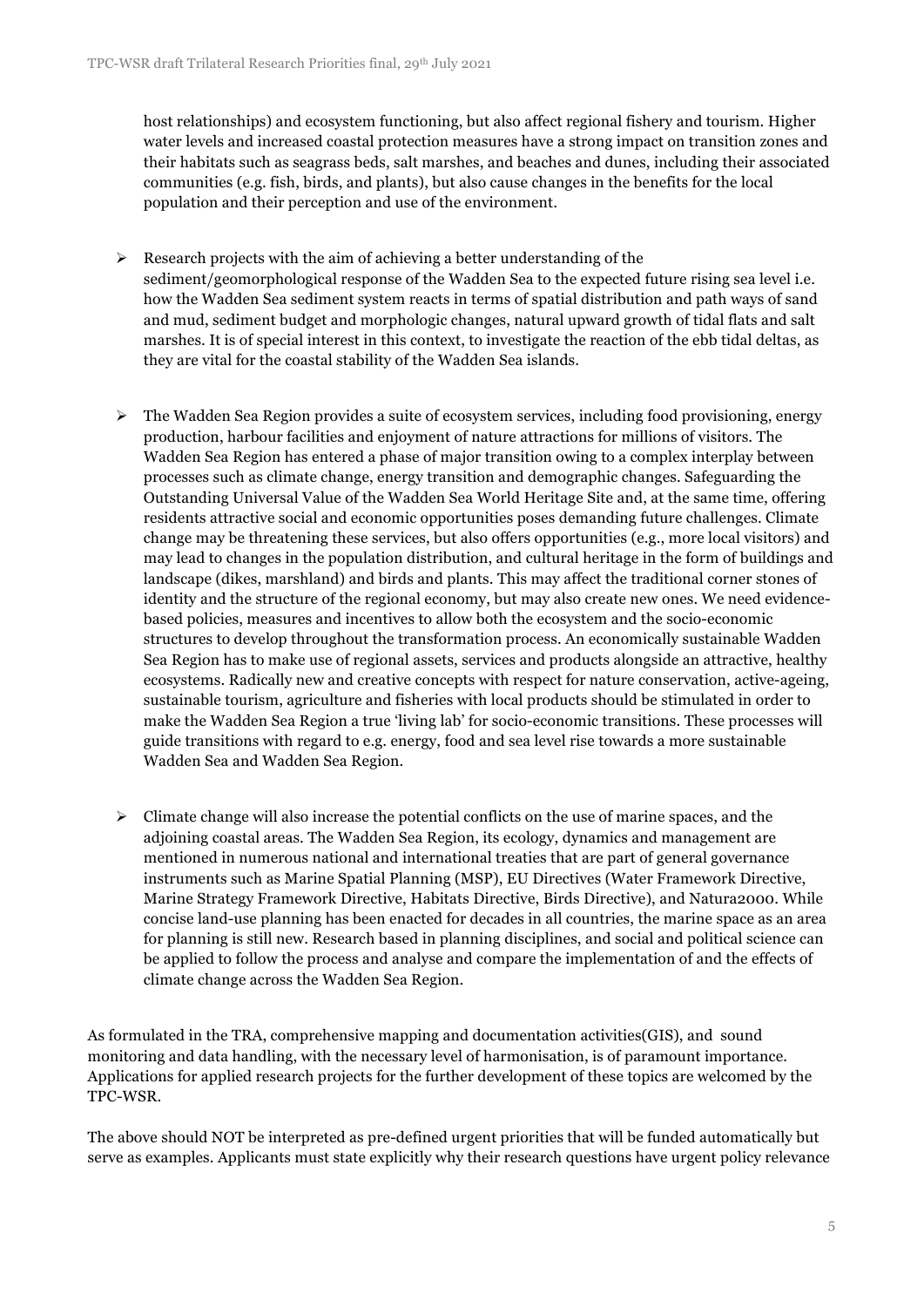or answers gaps in the existing body of knowledge that need urgently to be addressed for safeguarding the OUV in the long term and with strong stakeholder support.

The TPC-WSR defines a criteria-based procedure that is suitable for selecting, from the multitude of potential applications, those with highest priority and urgency for the preservation and development of the UNESCO Wadden Sea World Heritage Site. To prepare a successful proposal under the ultimate responsibilities of the ministries, and the related funding organisation in the three Wadden Sea countries, it is an important task for this panel to negotiate the funding arrangements for a four-year period with all potential donor organisations. The Wadden Sea World Heritage Foundation (WSWHF) can also play a role as a potential source for providing trilateral funding. The TPC-WSR shall responsibly coordinate the financial arrangements, taking into account other initiatives and calls for Wadden Sea related research to avoid overlap and competition.

Currently, a total budget of up to approximately  $\mathfrak{C}$  5 million, for the first targeted funding period (2022-2026), might be realistic for the Netherlands and Germany respectively. Since the trilateral initiative aims at a **Joint Common Call**, Denmark should be encouraged to participate on a comparable scale. As a result, projects in the order of a total of approximately  $\epsilon$  15 million could then be funded in the first four-year period. The shared approach would be a good further step towards a shared responsibility of the three states for their common World Heritage Site. The national funding organisations have formulated the **Joint Common Call** based on this proposal from the Trilateral Cooperation. The **Joint Common Call** is published by these organisations as their own responsibility and policy. The **Joint Common Call** is aimed predominantly at consortia, which may submit proposals with a maximum total budget up to 1,500,000 euros. Consortia must include partners from at least two Wadden Sea countries. However, trilateral consortia from all three countries will receive preferential treatment. Preference will also be given for interdisciplinary approaches that address the three main interdisciplinary challenges, and link the thematic lines stated above. Consortia must include at least one active partner from the public, semi-public, and/or private sector (i.e. stakeholder/end-user). In the application process, it must be credibly demonstrated that research results are required for the user, and how these are planned to be put into practice. Stakeholders/end-users who indicate their interest through co-financing are particularly welcome. All participants must play an active role in the formulation of the research questions, their design, and the realisation of the project. The implementation period of the call will be allowed to extend to over three to four years to also allow the completion of PhD projects within the cycle.

Submitting a pre-proposal of max. 3-4 pages is compulsory. Preceding the deadline of pre-proposals, TCP-WSR will be authorised by the national funding organisations to interlink researchers and potential collaboration partners.

TPC-WSR (or a subgroup) assesses the pre-proposals according to the selection criteria and, based on this assessment, it will rank the pre-proposals. Applicants of a restricted number of high potential pre-proposals will then be invited to submit a full proposal. Applicants of the other pre-proposals will be advised against submitting a full proposal. This advice is not binding. Full proposals will be evaluated by peer reviewers, after which applicants have the opportunity to submit a rebuttal. TPC-WSR then assesses and ranks the applications based on the referee reports, the written rebuttal and an interview. With this assessment/ranking, the call proposal-activities, under the umbrella of the TPC-WSR, will come to an end. The result of the process is passed on to the responsible funding institutions as advice from the trilateral TPC-WSR. The Executive Board of the funding organisations takes all further steps, especially the final decision about granting or rejecting the full proposals, usually following the advice of the TPC-WSR. The default procedures by the funding agencies shall be considered carefully (e.g. applying an additional independent external scientific evaluation).

After launching the first call, further calls can be prepared, including exploring options for EU funding.